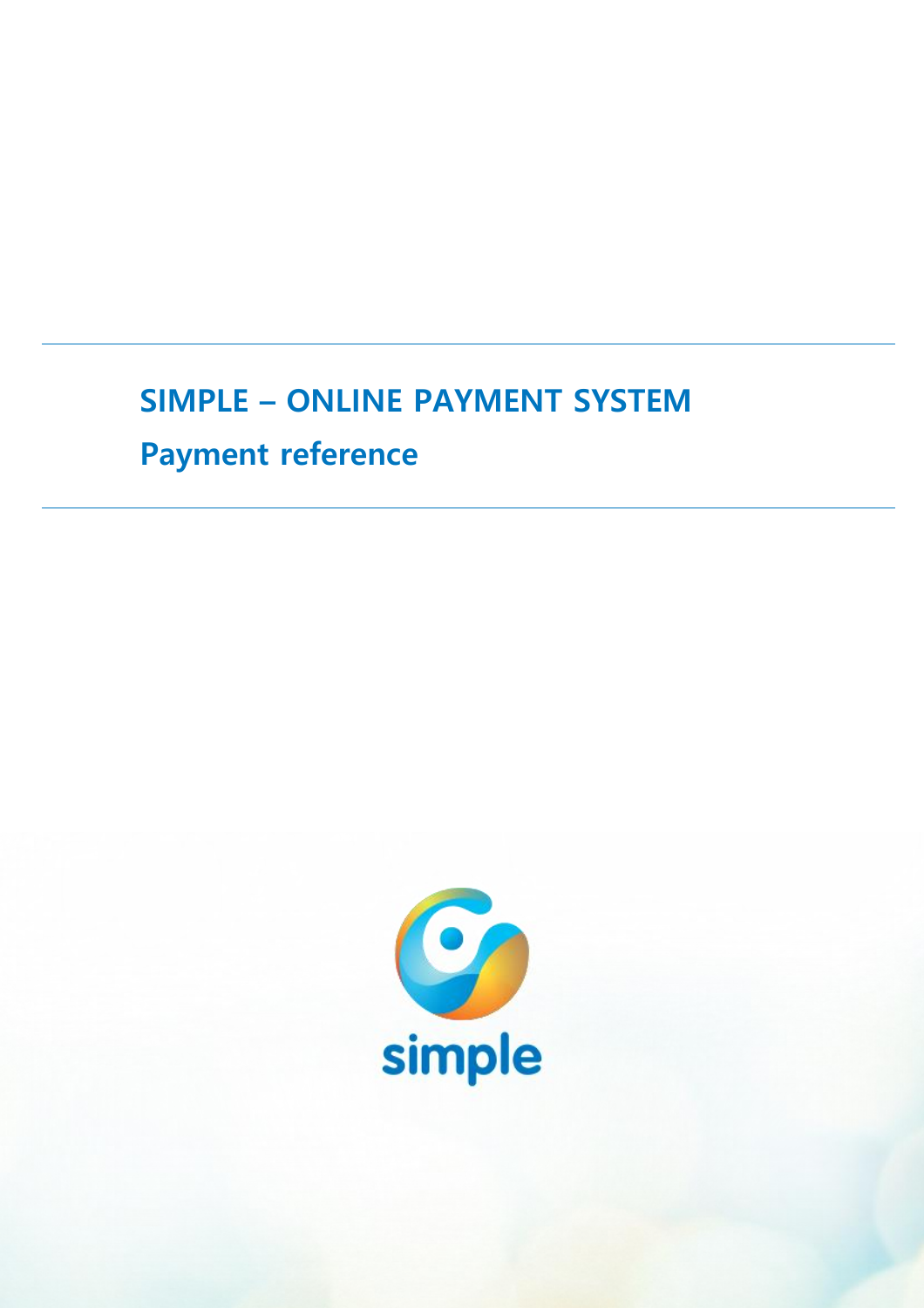## **WHAT TO KNOW ABOUT SIMPLE PAYMENT SYSTEM**

Simple Online Payment System is developed and operated by OTP Mobile Ltd. OTP Mobile Ltd. is a member of OTP Group.

OTP Mobile Ltd. provides an extensive service portfolio for electronic and smart device based trade. Its products run under the brand name Simple. Recently it provides two main services:

**Simple Online Payment System:** Customers using the service may choose the simple and secure payment solutions of Simple for online purchases. In these cases, they may accomplish payments in the accustomed way.

The payment process equals to the payment method in services offered by banks. During the service, Simple transactions are watched in observance of the safety of the user, i.e. the card holder, and help is provided in case of unexpected incidents.

**Simple mobile application:** Simple mobile application is an application of domestic development adding several services to mobile purchase that make life easier. In this manner, you may purchase parking ticket, road-toll vignette, cinema ticket, and may choose from several further services in a single cell phone application. Download is free of charge; it may be installed on smartphones and tablets using Android, iOS and Windows Phone platforms.

For further information, visit the homepag[e www.simple.hu](http://www.simple.hu/). Customer Service: +36 1 3666 611, [ugyfelszolgalat@simple.hu](mailto:ugyfelszolgalat@simple.hu)

The two Simple services work separately. In the following part you will find information on the Simple Online Payment System and the online purchase.

## **WHAT ARE THE STEPS OF THE TRANSACTION?**

- 1. By clicking on the "Payment" button, you get to the Simple payment page where you may initiate the transaction by providing your bank card data.
- 2. After providing card data, please, verify the correctness of the data.
- 3. The processing of the transaction is initiated in the bank processing system.
- 4. You will get a notice on the result of the payment via e-mail, and you will be redirected to the service provider's page.

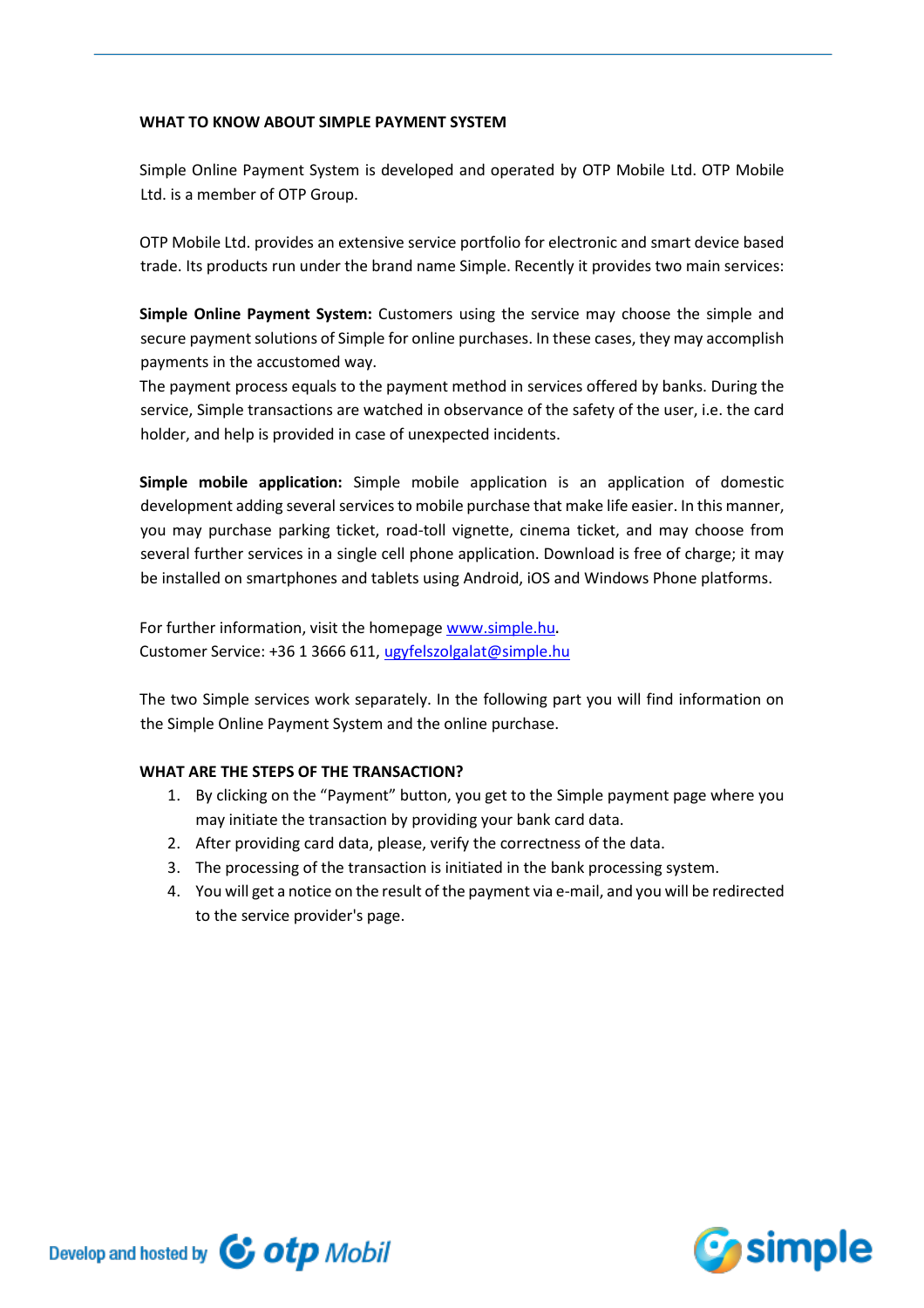#### **ACCEPTABLE CARD TYPES**



**Attention! In case of Maestro and Visa Electron cards, the issuer bank defines the card's internet usability. If accepted by the bank, our system is capable of accepting it.**

#### **SECURITY**

When paying online, after providing the required data for the order, customer gets from the pre-payment page of the web store to the secure payment page of Simple, where card data required for paying shall be provided. The merchant will not obtain information on the data content of the Simple payment page, for it is an independent and protected page.

#### **WHAT TO OBSERVE WHEN PAYING**

#### *When paying with bank card*

- Internet payment and conventional payment via a POS terminal for card holders are free of charge.
- Today one can pay also with by a Maestro bank card on the Internet. Inquire for details at your card issuer bank.
- Card companies protect the card holders' interests, therefore if you pay by a card and the merchant would not accomplish, you may lodge a complaint at your card issuer bank, and would it be rightful, you would get your money back.
- The 3-digit verification code in the signature panel (called CVC2 or CVV2) of the card serves the identification of card holders (the 3-digit verification code may be found after the card number or after its 4 last digits). Please, handle this code as carefully as the PIN code!

### *Good advices on security*

- Security may be increased by requesting an SMS service from your bank, so you would receive an instant notice on any change in the account.
- Please, never reveal the 4-digit PIN code you use for withdrawing money or purchasing even when purchasing online, and take special care not providing the card number and the expiration date to unauthorised persons!
- Always log out of the web page after purchasing and paying. This is especially important in case of computers used by others too. For the sake of the protection of data, purchasing from an own computer and avoiding Internet cafés and hot spots are recommended.
- Please take special care when reconciling data in e-mail, since in Western Europe and the United States unauthorised persons trying to evade data in e-mail is more and more common.